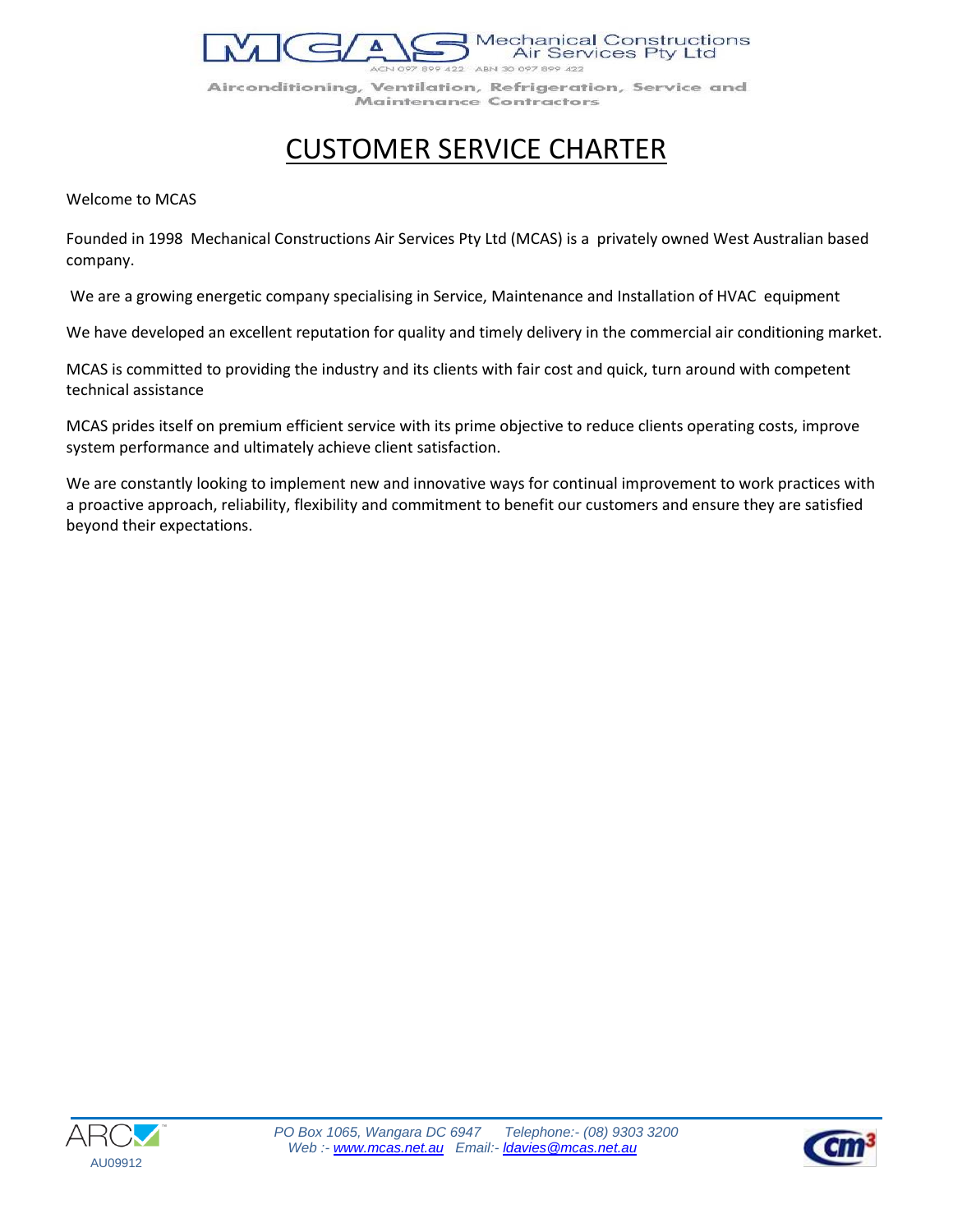**Mechanical Constructions** Air Services Pty Ltd 422 ABN 30 097 899 422

Airconditioning, Ventilation, Refrigeration, Service and **Maintenance Contractors** 

#### **Our Services Offered**

- Maintenance Programs and Contracts to suit requirements
- **•** Service, Repairs, Replacements, Upgrades
- Project Management
- Building & Tenancy Fit Outs
- Greenhouse Building Ratings
- 24 / 7 Breakdown Response
- Small Projects
- $\bullet$

## **Our Clients**

We are fully aware of the important nature of some of the facilities our customers are involved in and deal with any issue that arises as quickly and effectively as possible. This ensures continued operation of systems and all parties involved, Managers, Tenants, Owners or Facility Managers are more than satisfied with the outcomes.

Depending on our clients needs whether it be, reporting, quoting or recommendations we work closely with our clients to ensure their requirements are achieved.

We keep our customers informed at each step of the way and work closely with them so they are aware of the progress of any works and program in place.

- We work closely with our clients to exceed their expectations
- We offer quick response times and turn arounds
- Access to all management 24/ 7 / 52

### **Our commitment to our clients**

MCAS point of difference is that we treat our clients, business associates and staff with respect and courtesy not just as a number and where customer service is part of the experience treat everybody as individuals

- Dealing with enquires professionally and effectively
- Polite, courteous with clear and concise outcomes
- Provide proactive approach, reliability, flexibility and commitment to benefit our customers
- Ensure they are satisfied beyond their expectations
- Deal with any queries or feedback quickly and efficiently
- Work closely with our clients and communicate effectively
- Keeping our clients informed of outcomes